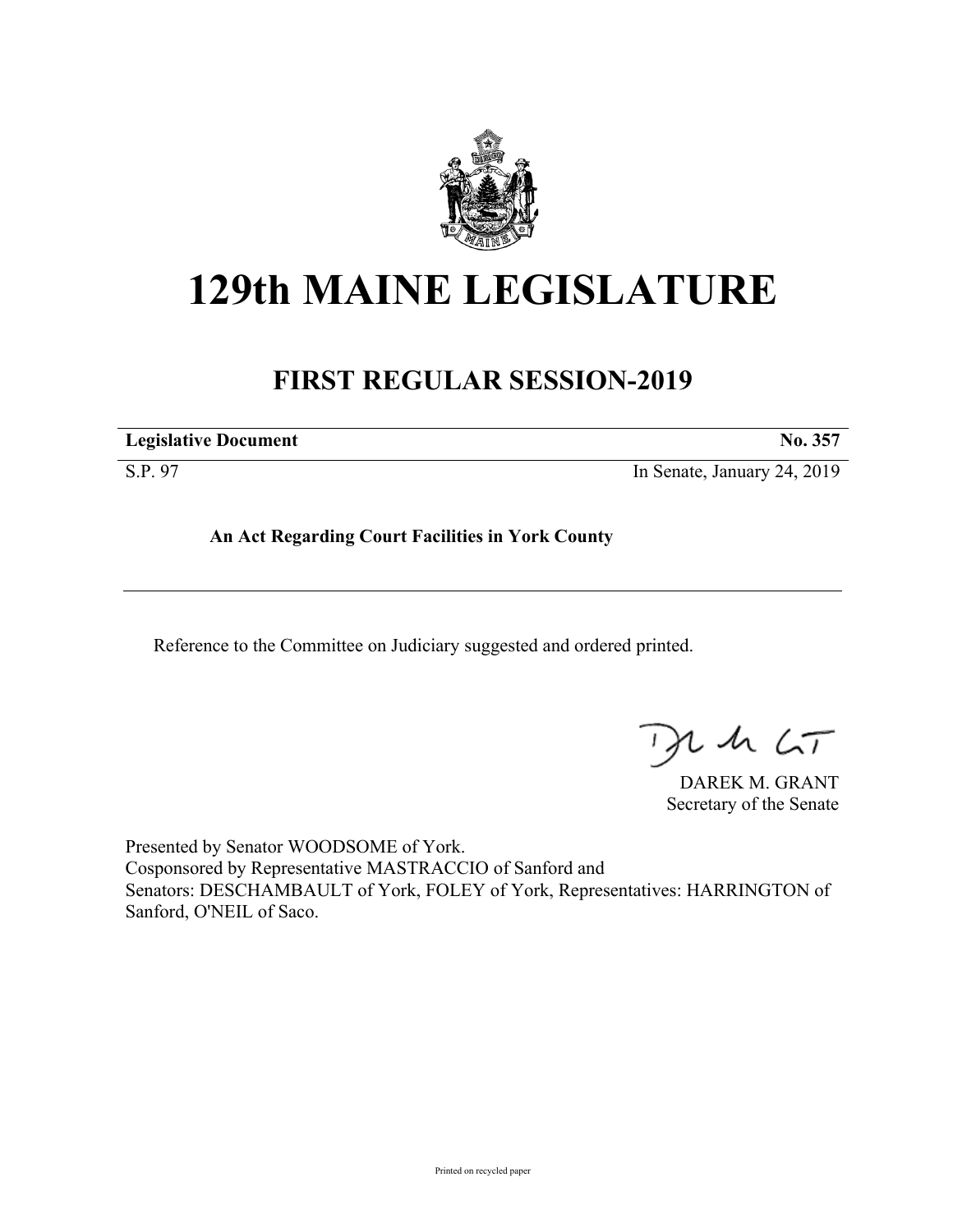### **Be it enacted by the People of the State of Maine as follows:**

**Sec. 1. 4 MRSA §1610-L** is enacted to read:

### **§1610-L. Additional securities; judicial branch and York County**

 Notwithstanding any limitation on the amount of securities that may be issued pursuant to section 1606, subsection 2, the authority may issue additional securities from time to time in an aggregate amount not to exceed \$6,000,000 outstanding at any one time for the purposes of paying the costs associated with the planning, purchasing, financing, acquiring, constructing, furnishing and equipping new facilities and projects relating to the judicial branch in York County for the exclusive use of York County to 10 accommodate the office of the district attorney.

 **Sec. 2. Construction to accommodate office of York County district attorney.** The judicial branch shall hold in reserve a portion of the property on which the new courthouse in Biddeford is to be built to be used for the construction of a building and adequate parking to accommodate the office of the York County district attorney. The judicial branch and York County shall work together to acquire the services of an architect and construction manager for the project, the costs of which must be included as a cost of the Biddeford courthouse design and construction project.

 **Sec. 3. Construction of York County facilities.** The judicial branch, working with York County, shall construct the building that is to accommodate the office of the York County district attorney in Biddeford pursuant to section 1 using the funding provided by the Maine Revised Statutes, Title 4, section 1610-L, and York County shall pay the debt service in lieu of paying rent. The building systems, including but not limited to, heating, ventilation, electrical, water and sewerage systems, must be separate from those of the courthouse, and York County is responsible for costs associated with the operation and maintenance of the building that accommodates the office of the York County district attorney.

 **Sec. 4. Lease; purchase.** The judicial branch shall lease the land on which the building that accommodates the office of the York County district attorney is built pursuant to section 1 to York County for \$1 until the debt service on the bonds issued under the Maine Revised Statutes, Title 4, section 1610-L is fully paid, at which time the judicial branch shall transfer the land and building to York County for consideration of \$1.

 **Sec. 5. Ownership of courthouses.** The State shall transfer, without consideration, the ownership of the 3 district courthouses in York County to be vacated when the courts are consolidated into one building in Biddeford to York County for exclusive use by York County.

#### **SUMMARY**

 This bill resolves logistical issues created by the construction of a consolidated courthouse for York County in Biddeford. Earlier legislation that authorized construction